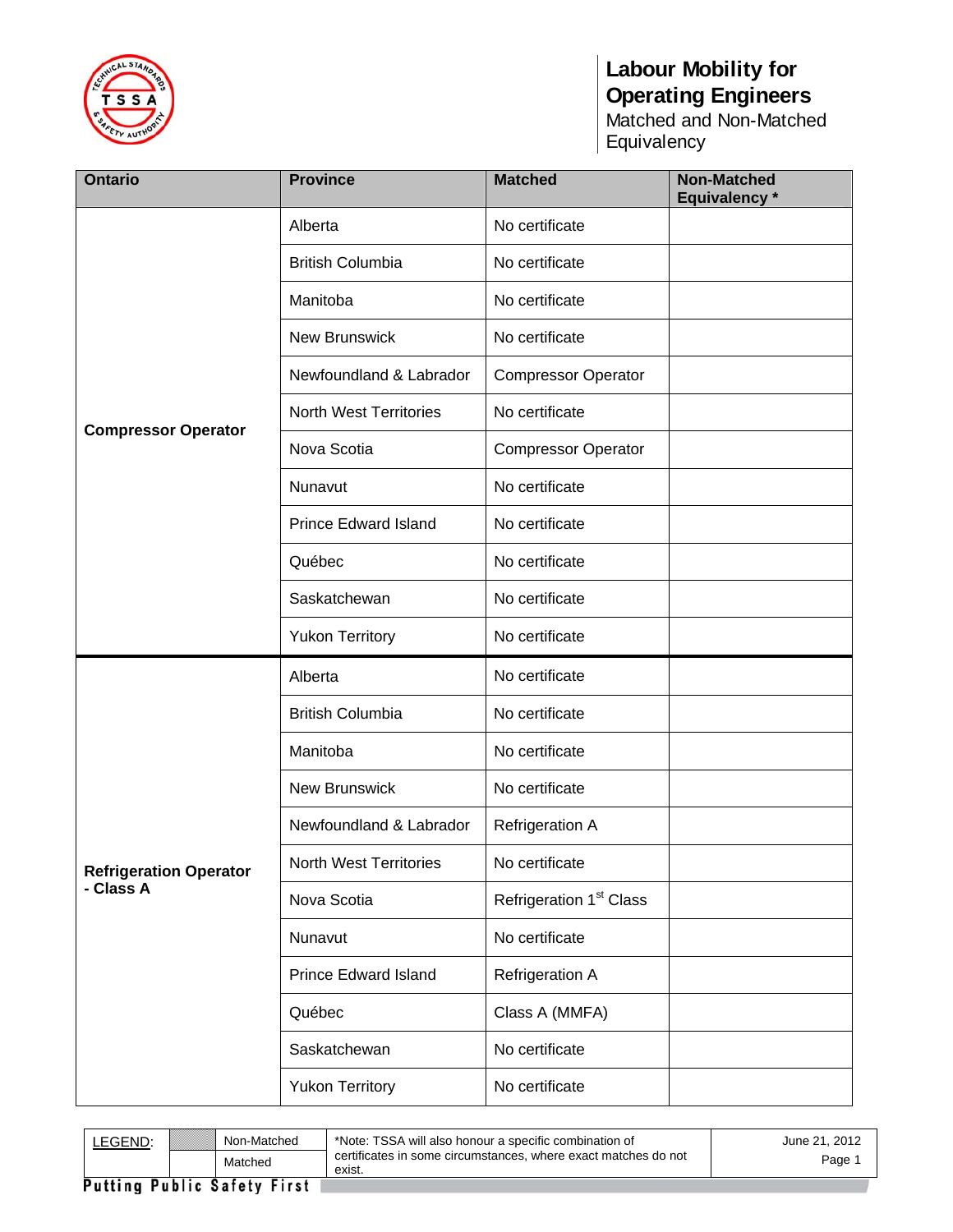

| <b>Ontario</b>                                                                                                                                                          | <b>Province</b>               | <b>Matched</b>                                                              | <b>Non-Matched</b><br>Equivalency * |
|-------------------------------------------------------------------------------------------------------------------------------------------------------------------------|-------------------------------|-----------------------------------------------------------------------------|-------------------------------------|
|                                                                                                                                                                         | Alberta                       | No certificate                                                              |                                     |
|                                                                                                                                                                         | <b>British Columbia</b>       | Power Engineer 5 <sup>th</sup><br><b>Class Refrigeration</b><br>Endorsement |                                     |
|                                                                                                                                                                         | Manitoba                      | <b>Refrigeration Operator</b>                                               |                                     |
|                                                                                                                                                                         | New Brunswick                 | No certificate                                                              |                                     |
|                                                                                                                                                                         | Newfoundland & Labrador       | <b>Refrigeration B</b>                                                      |                                     |
| <b>Refrigeration Operator</b><br>- Class B                                                                                                                              | <b>North West Territories</b> | No certificate                                                              |                                     |
|                                                                                                                                                                         | Nova Scotia                   | Refrigeration 2 <sup>nd</sup> Class                                         |                                     |
|                                                                                                                                                                         | Nunavut                       | No certificate                                                              |                                     |
|                                                                                                                                                                         | <b>Prince Edward Island</b>   | <b>Refrigeration B</b>                                                      |                                     |
|                                                                                                                                                                         | Québec                        | Class B (MMFB)                                                              |                                     |
|                                                                                                                                                                         | Saskatchewan                  | <b>Refrigeration Operator</b>                                               |                                     |
|                                                                                                                                                                         | <b>Yukon Territory</b>        | No certificate                                                              |                                     |
|                                                                                                                                                                         | Alberta                       | No certificate                                                              |                                     |
| <b>Steam Traction Operator</b>                                                                                                                                          | <b>British Columbia</b>       | Antique Show Boiler<br>Operator                                             |                                     |
|                                                                                                                                                                         | Manitoba                      | Match                                                                       |                                     |
|                                                                                                                                                                         | <b>New Brunswick</b>          | No certificate                                                              |                                     |
|                                                                                                                                                                         | Newfoundland & Labrador       | No certificate                                                              |                                     |
|                                                                                                                                                                         | <b>North West Territories</b> | No certificate                                                              |                                     |
|                                                                                                                                                                         | Nova Scotia                   | No certificate                                                              |                                     |
|                                                                                                                                                                         | Nunavut                       | No certificate                                                              |                                     |
|                                                                                                                                                                         | <b>Prince Edward Island</b>   | No certificate                                                              |                                     |
|                                                                                                                                                                         | Quebec                        | No certificate                                                              |                                     |
|                                                                                                                                                                         | Saskatchewan                  | No certificate                                                              |                                     |
| *Note: TSSA will also honour a specific combination of<br>LEGEND:<br>Non-Matched<br>certificates in some circumstances, where exact matches do not<br>Matched<br>exist. |                               |                                                                             | June 21, 2012<br>Page 2             |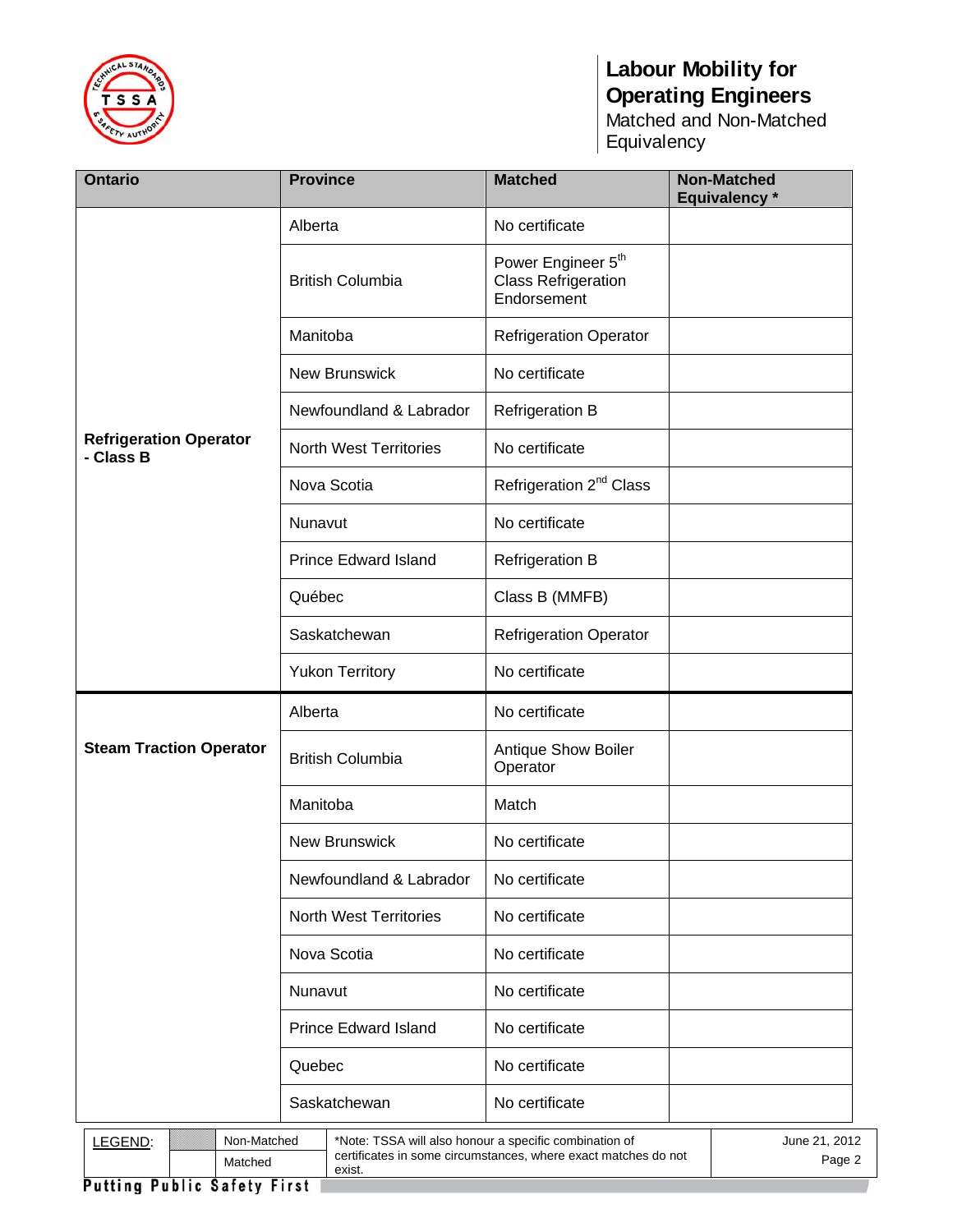

| <b>Ontario</b>                 | <b>Province</b>        | <b>Matched</b> | Non-Matched<br>Equivalency * |
|--------------------------------|------------------------|----------------|------------------------------|
| <b>Steam Traction Operator</b> | <b>Yukon Territory</b> | No certificate |                              |

| <b>Ontario</b>                                                                                                                                                          | <b>Province</b>               | <b>Matched</b>                          | <b>Non-Matched</b><br>Equivalency * |
|-------------------------------------------------------------------------------------------------------------------------------------------------------------------------|-------------------------------|-----------------------------------------|-------------------------------------|
|                                                                                                                                                                         | Alberta                       | Power Engineer 1st<br><b>Class</b>      |                                     |
|                                                                                                                                                                         | <b>British Columbia</b>       | Power Engineer 1st<br><b>Class</b>      |                                     |
|                                                                                                                                                                         | Manitoba                      | Power Engineer 1st<br><b>Class</b>      |                                     |
|                                                                                                                                                                         | <b>New Brunswick</b>          | Power Engineer 1st<br><b>Class</b>      |                                     |
|                                                                                                                                                                         | Newfoundland & Labrador       | Power Engineer 1st<br><b>Class</b>      |                                     |
| <b>Operating Engineer -</b>                                                                                                                                             | <b>North West Territories</b> | Power Engineer 1st<br><b>Class</b>      |                                     |
| <b>First Class</b>                                                                                                                                                      | Nova Scotia                   | Power Engineer 1st<br><b>Class</b>      |                                     |
|                                                                                                                                                                         | Nunavut                       | Power Engineer 1st<br><b>Class</b>      |                                     |
|                                                                                                                                                                         | <b>Prince Edward Island</b>   | Power Engineer 1st<br><b>Class</b>      |                                     |
|                                                                                                                                                                         | Québec                        |                                         | Class 1 (MMF1) &<br>Class A (MMFA)  |
|                                                                                                                                                                         | Saskatchewan                  | Power Engineer 1st<br>Class             |                                     |
|                                                                                                                                                                         | <b>Yukon Territory</b>        | Power Engineer 1 <sup>st</sup><br>Class |                                     |
| <b>Operating Engineer -</b><br><b>Second Class</b>                                                                                                                      | Alberta                       | Power Engineer 2 <sup>nd</sup><br>Class |                                     |
|                                                                                                                                                                         | <b>British Columbia</b>       | Power Engineer 2 <sup>nd</sup><br>Class |                                     |
|                                                                                                                                                                         | Manitoba                      | Power Engineer 2nd<br>Class             |                                     |
| Non-Matched<br>*Note: TSSA will also honour a specific combination of<br>LEGEND:<br>certificates in some circumstances, where exact matches do not<br>Matched<br>exist. |                               |                                         | June 21, 2012<br>Page 3             |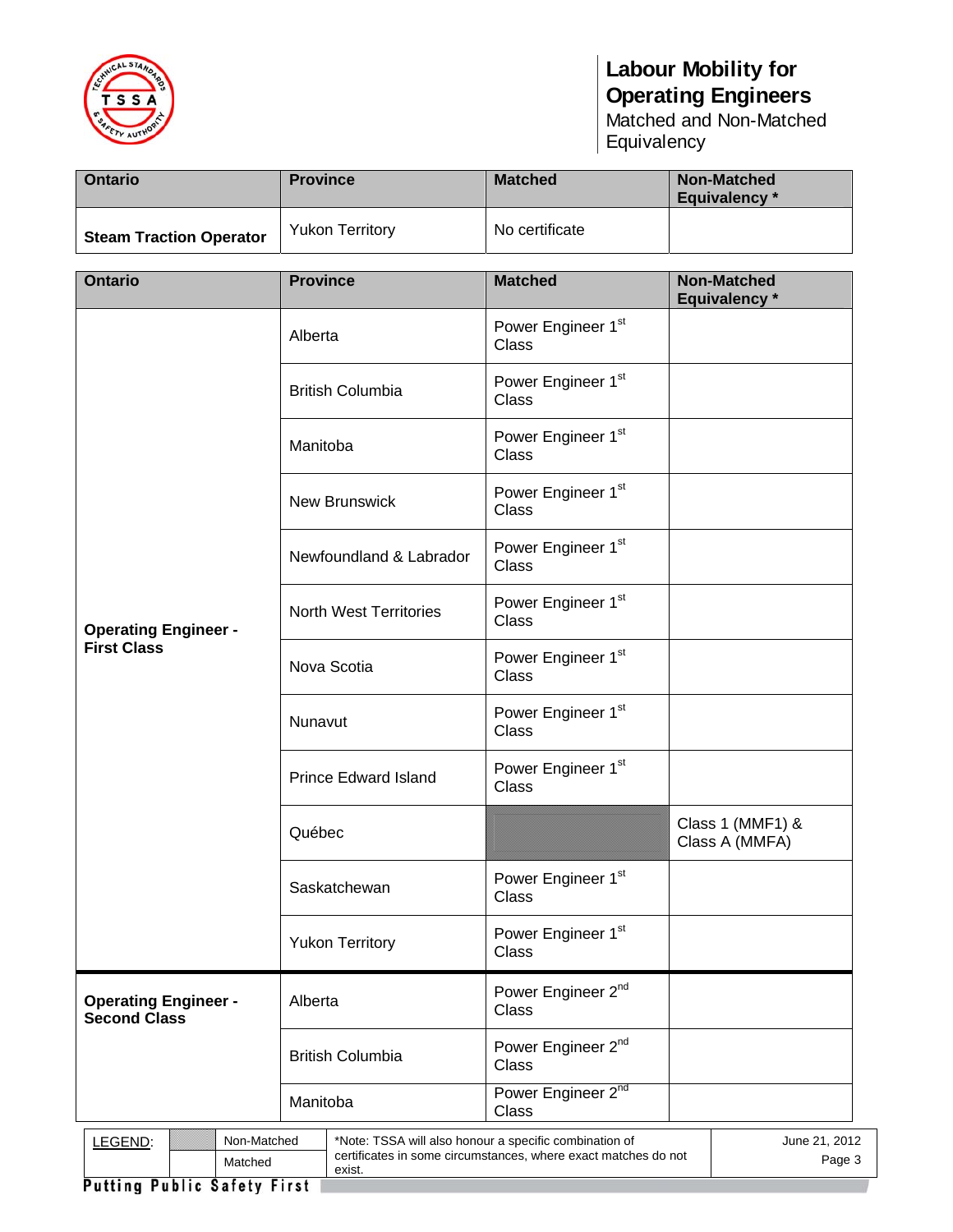

| <b>Ontario</b>                                     | <b>Province</b>             | <b>Matched</b>                          | <b>Non-Matched</b><br><b>Equivalency</b> * |
|----------------------------------------------------|-----------------------------|-----------------------------------------|--------------------------------------------|
| <b>Operating Engineer -</b><br><b>Second Class</b> | <b>New Brunswick</b>        | Power Engineer 2nd<br>Class             |                                            |
|                                                    | Newfoundland & Labrador     | Power Engineer 2nd<br><b>Class</b>      |                                            |
|                                                    | North West Territories      | Power Engineer 2nd<br>Class             |                                            |
|                                                    | Nova Scotia                 | Power Engineer 2nd<br>Class             |                                            |
|                                                    | Nunavut                     | Power Engineer 2nd<br>Class             |                                            |
|                                                    | <b>Prince Edward Island</b> | Power Engineer 2nd<br>Class             |                                            |
|                                                    | Québec                      |                                         | Class 2 (MMF2) &<br>Class A (MMFA)         |
|                                                    | Saskatchewan                | Power Engineer 2nd<br>Class             |                                            |
|                                                    | <b>Yukon Territory</b>      | Power Engineer 2 <sup>nd</sup><br>Class |                                            |

| <b>Ontario</b>                                    | <b>Province</b>               | <b>Matched</b>                     | <b>Non-Matched</b><br><b>Equivalency</b> * |
|---------------------------------------------------|-------------------------------|------------------------------------|--------------------------------------------|
|                                                   | Alberta                       | Power Engineer 3rd<br><b>Class</b> |                                            |
| <b>Operating Engineer -</b><br><b>Third Class</b> | <b>British Columbia</b>       | Power Engineer 3rd<br><b>Class</b> |                                            |
|                                                   | Manitoba                      | Power Engineer 3rd<br>Class        |                                            |
|                                                   | <b>New Brunswick</b>          | Power Engineer 3rd<br><b>Class</b> |                                            |
|                                                   | Newfoundland & Labrador       | Power Engineer 3rd<br><b>Class</b> |                                            |
|                                                   | <b>North West Territories</b> | Power Engineer 3rd<br>Class        |                                            |
|                                                   | Nova Scotia                   | Power Engineer 3rd<br><b>Class</b> |                                            |
|                                                   | Nunavut                       | Power Engineer 3rd<br><b>Class</b> |                                            |
|                                                   | <b>Prince Edward Island</b>   | Power Engineer 3rd<br>Class        |                                            |
|                                                   | Québec                        |                                    | Class 3 (MMF3) &<br>Class B (MMFB)         |
|                                                   | Saskatchewan                  | Power Engineer 3rd<br>Class        |                                            |
|                                                   | <b>Yukon Territory</b>        | Power Engineer 3rd<br>Class        |                                            |

| LEGEND: | Non-Matched                        | *Note: TSSA will also honour a specific combination of                   | June 21, 2012 |
|---------|------------------------------------|--------------------------------------------------------------------------|---------------|
|         | Matched                            | certificates in some circumstances, where exact matches do not<br>exist. | Page 4        |
|         | <b>Putting Public Safety First</b> |                                                                          |               |